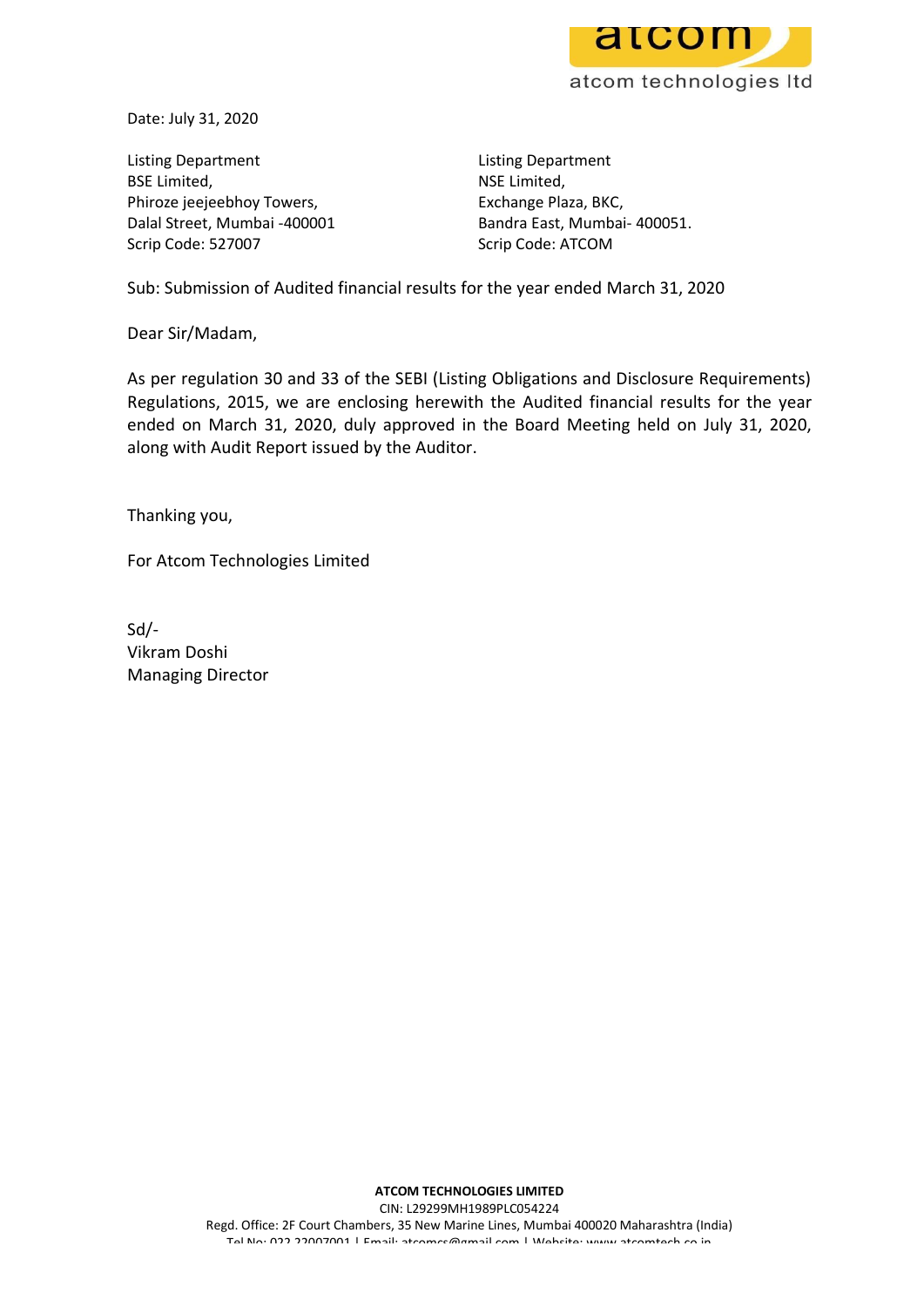### Chartered Accountants

#### **Independent Auditor's Limited Review Report on the Interim Standalone Financial Results**

UDIN: 20146825AAAAER9151

To, The Board of Directors Atcom Technologies Limited

We have reviewed the unaudited financial results of Atcom Technologies Limited (the "Company") for the quarter ended March 31, 2020 and the year to date results for the period April 01, 2019 to March 31, 2020, which are included in the accompanying 'Statement of Standalone Unaudited Financial Results for the quarter and Full year ended March 31, 2020 (the "Statement"). The Statement has been prepared by the Company pursuant to Regulation 33 of the SEBI (Listing Obligations and Disclosure Requirements) Regulations, 2015, as amended (the "Listing Regulations, 2015"), which has been initialled by us for identification purposes. This Statement, which is the responsibility of the Company's Management and approved by the Board of Directors, has been prepared in accordance with the recognition and measurement principles laid down in Indian Accounting Standard 34 "Interim Financial Reporting" ("Ind AS 34"), prescribed under Section 133 of the Companies Act, 2013, and other accounting principles generally accepted in India. Our responsibility is to express a conclusion on the Statement based on our review.

We conducted our review in accordance with the Standard on Review Engagement (SRE) 2410,"Review of Interim Financial Information Performed by the Independent Auditor of the Entity" issued by the Institute of Chartered Accountants of India. This Standard requires that we plan and perform the review to obtain moderate assurance as to whether the Statement is free of material misstatement.

A review is limited primarily to inquiries of company personnel and an analytical procedure applied to financial data and thus provides less assurance than an audit. We have not performed an audit and accordingly, we do not express an audit opinion.

Based on our review conducted as above, nothing has come to our attention that causes us to believe that the Statement has not been prepared in all material respects in accordance with the recognition and measurement principles laid down in the aforesaid Indian Accounting Standard and other accounting principles generally accepted in India and has not disclosed the information required to be disclosed in terms of Regulation 33 of the Listing Regulations, 2015 including the manner in which it is to be disclosed, or that it contains any material misstatement.

**For Gada Chheda & Co. LLP**  (Chartered Accountants)

**Ronak Gada Designated Partner Mem No.** 146825 **FRN**: W100059 **Date:** 31<sup>st</sup> July, 2020

: 605-A,A Wing,6<sup>th</sup> Floor, O<sub>2</sub> Commercial Complex, Opp. Asha Nagar, Minerva Industrial Estate, Mulund(W), Mumbai-400 080 022-25914634 • 022-25649833 · +91 75060 70850 a:gadachhedallp@gmail.com :www.gadachheda.com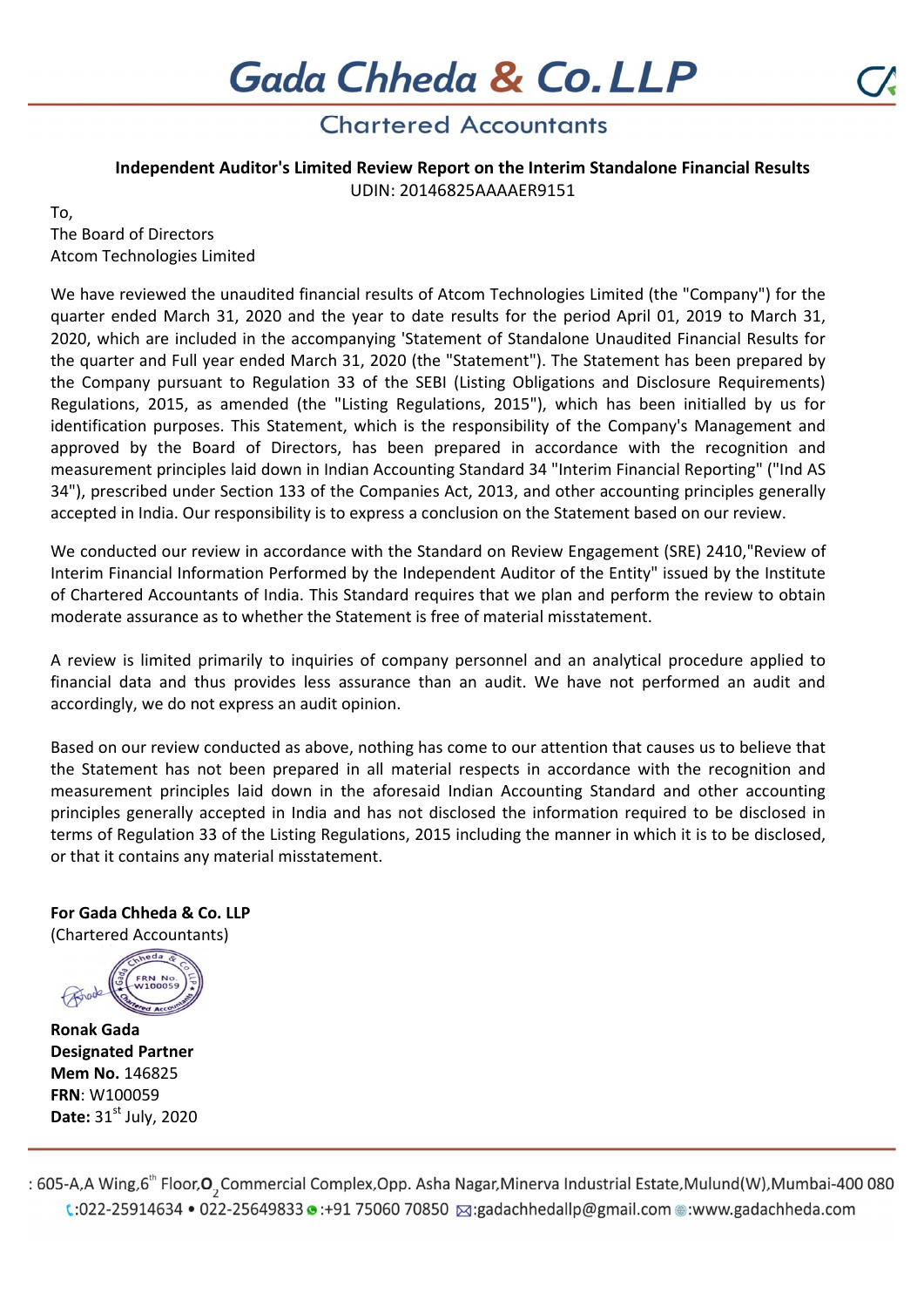### Chartered Accountants

**Independent Auditor's Limited Review Report on the Interim Consolidated Financial Results** 

UDIN: 20146825AAAAEQ8991

To, The Board of Directors Atcom Technologies Limited

We have reviewed the unaudited consolidated financial results of **Atcom Technologies Limited**  (the "Parent"), its subsidiaries (the parent and its subsidiaries hereinafter referred to as the "Group") and associate company for the quarter ended March 31, 2020 and the year to date results for the period April 01, 2019 to March 31, 2020, which are included in the accompanying 'Statement of Consolidated Unaudited Financial Results for the Quarter and Full year ended March 31, 2020', (the "Statement"). The Statement has been prepared by the Parent pursuant to the requirement of Regulation 33 of the SEBI (Listing Obligations and Disclosure Requirements) Regulations, 2015, as amended, (the "Listing Regulations"), which has been initialled by us for identification purposes.

This Statement, which is the responsibility of the Parent's Management and has been approved by the Parent's Board of Directors, has been prepared in accordance with the recognition and measurement principles laid down in Indian Accounting Standard 34 "Interim Financial Reporting" ("Ind AS 34"), prescribed under Section 133 of the Companies Act, 2013, and other accounting principles generally accepted in India. Our responsibility is to express a conclusion on the Statement based on our review.

We conducted our review of the Statement in accordance with the Standard on Review Engagements (SRE) 2410 "Review of Interim Financial Information Performed by the Independent Auditor of the Entity", issued by the Institute of Chartered Accountants of India. This Standard requires that we plan and perform the review to obtain moderate assurance as to whether the Statement is free of material misstatement. A review of interim financial information consists of making inquiries, primarily of persons responsible for financial and accounting matters, and applying analytical and other review procedures. A review is substantially less in scope than an audit conducted in accordance with Standards on Auditing and consequently does not enable us to obtain assurance that we would become aware of all significant matters that might be identified in an audit. Accordingly, we do not express an audit opinion. We also performed procedures in accordance with the circular issued by the SEBI under Regulation 33 (8) of the SEBI (Listing Obligations and Disclosure Requirements) Regulations, 2015, as amended, to the extent applicable.

The Statement includes the results of the following entities

(i) M/s Anewera Marketing Private Limited-Subsidiary (ii) M/s C2M Technologies India Limited-Step Down Subsidiary (iii)M/s Doshi Enterprises Private Limited- Step Down Subsidiary, and (iv)M/s Mentor Capitalist Chambers Private Limited-Step Down Subsidiary

: 605-A,A Wing,6<sup>th</sup> Floor, O<sub>2</sub>Commercial Complex, Opp. Asha Nagar, Minerva Industrial Estate, Mulund(W), Mumbai-400 080 022-25914634 • 022-25649833 · : +91 75060 70850 3:gadachhedallp@gmail.com .www.gadachheda.com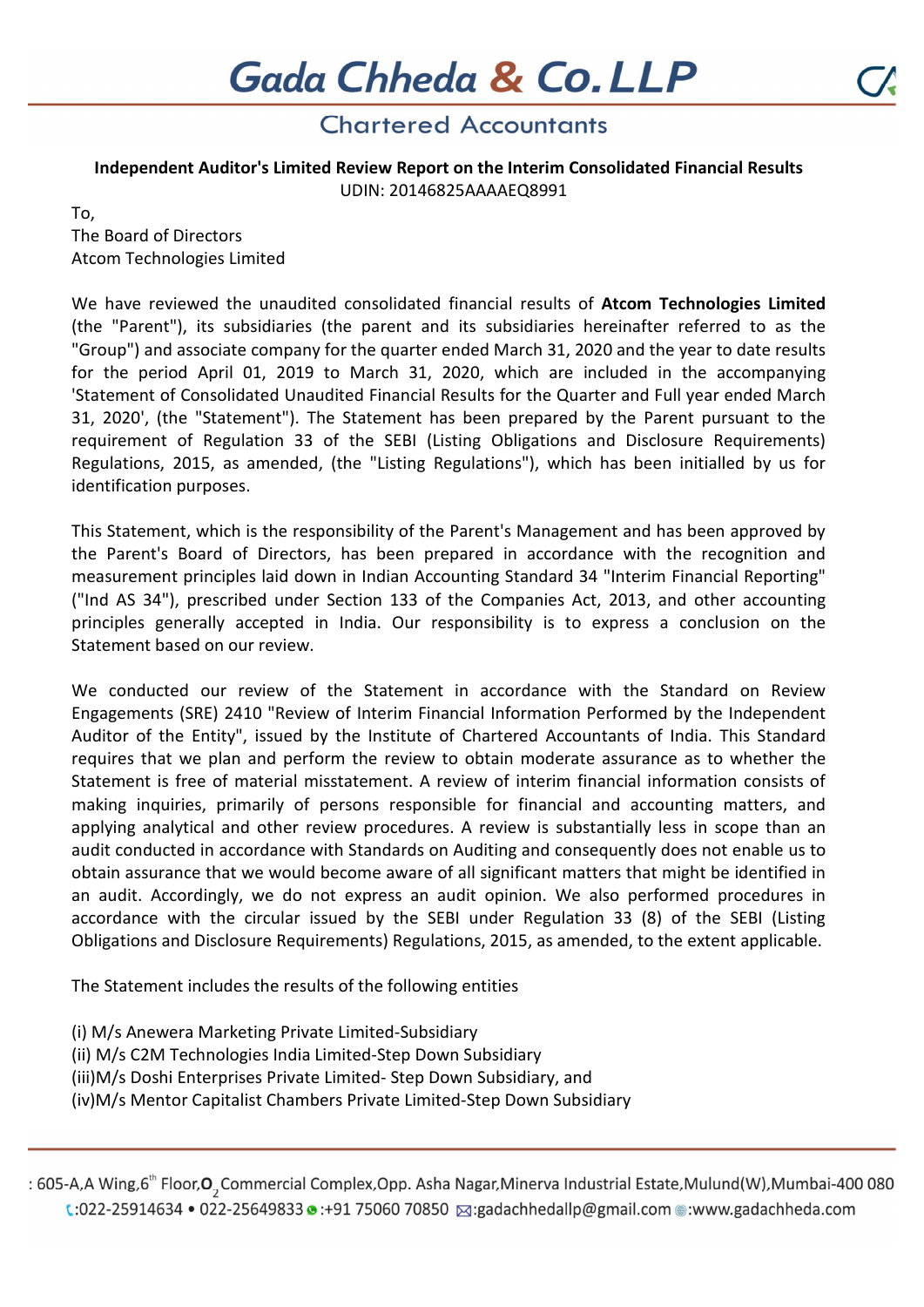## Gada Chheda & Co. LLP

### Chartered Accountants

Based on our review conducted and procedures performed as stated in paragraph 3 above, nothing has come to our attention that causes us to believe that the accompanying Statement has not been prepared in all material respects in accordance with the recognition and measurement principles laid down in the aforesaid Indian Accounting Standard and other accounting principles generally accepted in India and has not disclosed the information required to be disclosed in terms of Regulation 33 of the Listing Regulations, including the manner in which it is to be disclosed, or that it contains any material misstatement.

**For Gada Chheda & Co. LLP**  (Chartered Accountants)



**Ronak Gada Designated Partner Mem No.** 146825 **FRN**: W100059 **Date:** 31st July, 2020

: 605-A,A Wing,6<sup>th</sup> Floor, O<sub>2</sub> Commercial Complex, Opp. Asha Nagar, Minerva Industrial Estate, Mulund(W), Mumbai-400 080 022-25914634 • 022-25649833 • : +91 75060 70850 3:gadachhedallp@gmail.com • :www.gadachheda.com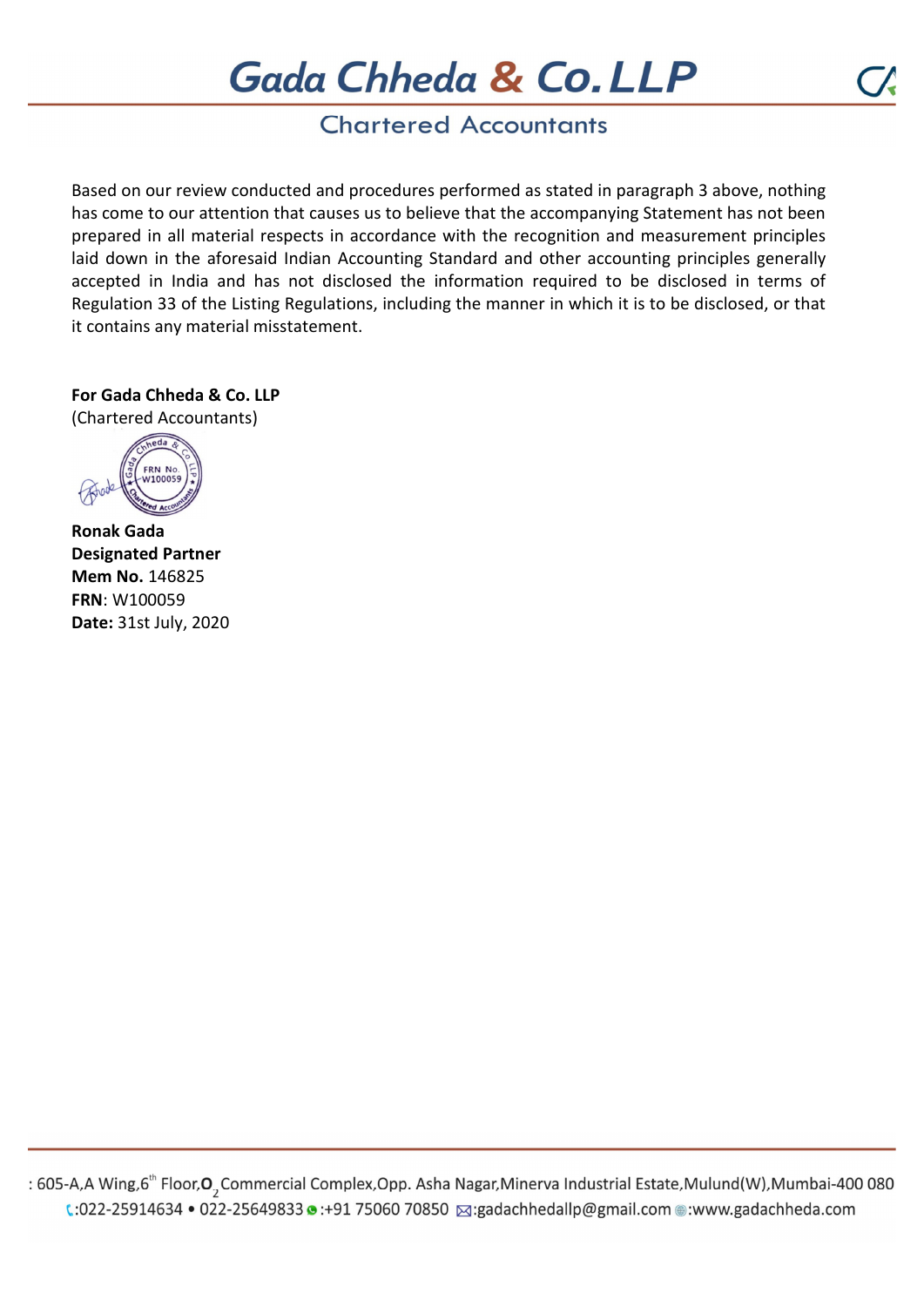# Atcom Technologies Limited Atcom Technologies Limited

Regd Office:- 2F, Court Chamber, 35 New Marine Line,Behind Income Tax Office Mumbai 400 020. Tel No:022-36655211<br>CIN NO.: L29299MH1983PLC054224 Email-atom1989co@gmail.com Website : www.atcomtech.co.in Regd Office:- 2F, Court Chamber,35 New Marine Line,Behind Income Tax Office Mumbai 400 020. Tel No:022-36655211 CIN NO.: L29299MH1983PLC054224 Email-atcom1989co@gmail.com Website : www.atcomtech.co.in

 AUDITED STANDALONE FINANCIAL RESULTS FOR THE QUARTER AND TWELVE MONTH ENDED 31ST MARCH 2020 (Rs. In Lacs) AUDITED STANDALONE FINANCIAL RESULTS FOR THE QUARTER AND TWELVE MONTH ENDED 31ST MARCH 2020

|                         | AUDITED STANDALONE FINANCIAL RESULTS FOR THE QUARTER AND TWELVE MONTH ENDED 31ST MARCH 2020 |                          |                |              |              |                       |              | (Rs. In Lacs) |
|-------------------------|---------------------------------------------------------------------------------------------|--------------------------|----------------|--------------|--------------|-----------------------|--------------|---------------|
|                         |                                                                                             |                          |                |              | Standalone   |                       | Consolidated |               |
|                         |                                                                                             |                          | Quarter Ended  |              | Year Ended   | <b>Year Ended</b>     | Year Ended   | Year Ended    |
| $\mathbf{\ddot{s}}$ .   | Particulars                                                                                 | 31.03.2020               | 31.12.2019     | 31.03.2019   | 31.03.2020   | 31.03.2019            | 31.03.2020   | 31.03.2019    |
|                         |                                                                                             |                          | Audited        |              | Audited      | Audited               | Audited      | Audited       |
|                         | Revenue from Operations                                                                     |                          | $\mathbf{r}$   |              |              |                       |              |               |
| $\blacksquare$          | Other Income                                                                                | 13.40                    | $\mathbf{I}$   | 2,252.92     | 14.40        | 2,354.19              | 14.40        | 2,381.03      |
| E                       | <b>Total Income</b>                                                                         | 13.40                    | $\blacksquare$ | 2,252.92     | 14.40        | 2,354.19              | 14.40        | 2,381.03      |
| E                       | Expenses                                                                                    |                          |                |              |              |                       |              |               |
|                         | a.Cost of material Consumed                                                                 | $\mathbf{I}$             | $\mathbf{I}$   | (0.93)       | $\mathbf{I}$ | $\mathbf{r}$          | $\mathbf{I}$ | $\mathbf{r}$  |
|                         | b. Purchases of Stock in trade                                                              | $\mathbf{I}$             | $\mathbf{I}$   |              | $\mathbf{I}$ | $\mathbf{I}$          | $\mathbf{I}$ | $\mathbf{r}$  |
|                         | SS<br>c.Changes in inventories of finishaed goods, work- in-proge<br>and stock- in -trade   |                          |                | 6.14         |              | 6.14                  |              | 6.14          |
|                         | d. Employees Benefit Expense                                                                | 2.82                     | 2.98           |              | 12.19        | 0.69                  | 12.19        | 0.69          |
|                         | e. Finance Cost                                                                             |                          |                | 0.039        |              | 0.04                  |              | 0.04          |
|                         | b. Depreciation & Amortisation Expense                                                      | 5.36                     | 5.19           | 5.33         | 20.90        | 20.72                 | 20.97        | 20.93         |
|                         | c. Other Expenses                                                                           | 5.78                     | 0.60           | 41.70        | 14.27        | 94.00                 | 14.40        | 118.62        |
|                         | <b>Total Expenses</b>                                                                       | 13.96                    | 8.77           | 52.28        | 47.36        | 121.59                | 47.56        | 146.42        |
| ⋗                       | and<br>Profit before Exceptional Items and extraordinary items                              | (0.56)                   | (8.77)         | 2,200.64     | (32.96)      | 2,232.60              | (33.16)      | 2,234.61      |
| 5                       | Exceptional items                                                                           |                          |                |              |              |                       |              |               |
| F                       | Profit before extraordinary items and tax                                                   | (0.56)                   | (8.77)         | 2,200.64     | (32.96)      | 2,232.60              | (33.16)      | 2,234.61      |
| Ę                       | Extraordinary Items                                                                         |                          |                |              |              |                       |              |               |
| K                       | Profit before tax                                                                           | (0.56)                   | (8.77)         | 2,200.64     | (32.96)      | 2,232.60              | [33.16]      | 2,234.61      |
| ×                       | Tax Expense                                                                                 |                          |                |              |              |                       |              |               |
|                         | Current Tax                                                                                 |                          |                | $\mathbf{I}$ |              | $\mathbf{I}$          |              | $\mathbf{I}$  |
|                         | Deferred Tax                                                                                |                          |                |              |              |                       |              |               |
| X                       | 23<br>Net Profit loss for the period from continuing operatio                               | (0.56)                   | (8.77)         | 2,200.64     | (32.96)      | 2,232.60              | (33.16)      | 2,234.61      |
| $\overline{\mathbf{H}}$ | Profit/Loss from discontinuing operations before tax                                        |                          |                |              |              |                       |              |               |
| XIII                    | Tax expense of discontinuing operations                                                     | $\mathbf{I}$             | $\mathbf{I}$   | $\mathbf{I}$ | $\mathbf{I}$ | $\mathbf{I}$          | $\mathbf{I}$ | $\mathbf{I}$  |
| $\overline{\mathbf{R}}$ | Net Profit /loss from discontinuing operations after tax                                    |                          |                |              |              |                       |              |               |
| $\mathbf{K}$            | Net Profit/loss for the period                                                              | (0.56)                   | (8.77)         | 2,200.64     | (32.96)      | 2,232.60              | (33.16)      | 2,234.61      |
| XVI                     | Earnings Per Share (EPS)                                                                    |                          |                |              |              |                       |              |               |
|                         | <b>Basic</b>                                                                                | (0.00)                   | (0.06)         | 14.35        | (0.21)       | 55<br>$\overline{14}$ | (0.22)       | 14.57         |
|                         | Diluted                                                                                     |                          |                |              |              |                       |              |               |
|                         | A. (I) Items that will be reclassified to Profit or Loss                                    |                          |                |              |              |                       |              |               |
|                         | (II) Income tax relating to items that will be reclassified to<br>Profit or Loss            |                          |                |              |              |                       |              |               |
|                         | A. (I) Items that will not be reclassified to Profit or Loss                                |                          |                |              |              |                       |              |               |
|                         | ed to<br>(II) Income tax relating to items that will not be reclassifie<br>Profit or Loss   |                          |                |              |              |                       |              |               |
|                         | Total other Comprehensive Income, net of Income Tax                                         |                          |                |              |              |                       |              |               |
|                         |                                                                                             |                          |                |              |              |                       |              |               |
|                         | Total Comprehensive Income for the period $(8 + / -7)$                                      | (0.56)                   | (8.77)         | 2,200.64     | (32.96)      | 2,232.60              | (33.16)      | 2,234.61      |
|                         | Paid up equity shares Capital (face value of Rs. 10/- per share)                            | 534.00<br>$\overline{ }$ | 534.00<br>⊣    | 1,534.00     | 534.00       | 1,534.00              | 1,534.00     | 1,534.00      |
|                         | Earning per share (EPS) (of Rs.10/-each) (not annualised)                                   | (0.00)                   | (0.06)         | 14.35        | (0.21)       | 14.55                 | (0.22)       | 14.57         |
|                         | Basic / Diluted EPS                                                                         | (0.00)                   | (0.06)         | 14.35        | (0.21)       | 14.55                 | (0.22)       | 14.57         |
|                         |                                                                                             |                          |                |              |              |                       |              |               |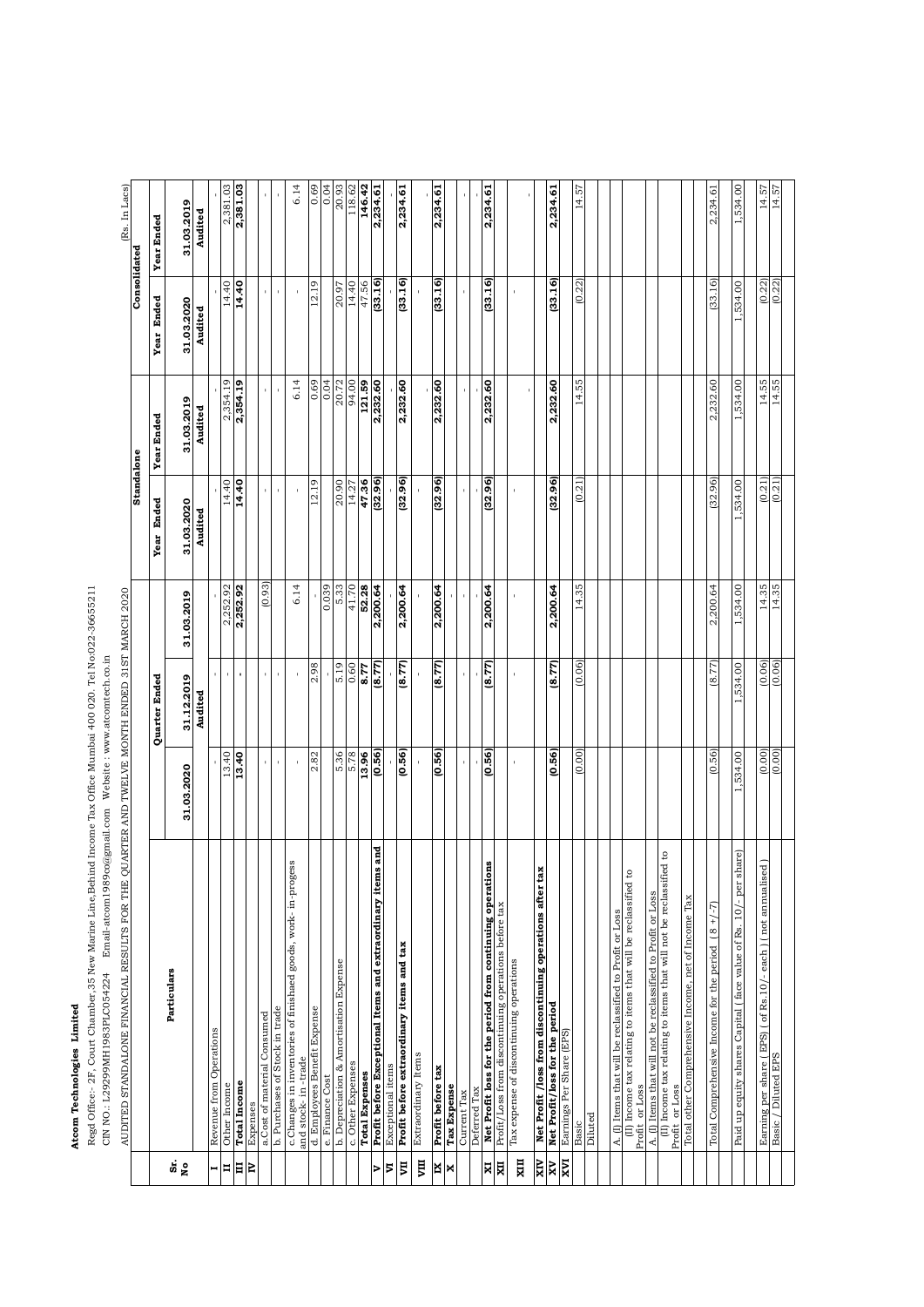|                | STATEMENT OF AUDITED ASSETS AND LIABILITIES AS AT 31st MARCH, 2020 |                              |                          |              | (Rs. In Lacs)            |
|----------------|--------------------------------------------------------------------|------------------------------|--------------------------|--------------|--------------------------|
|                |                                                                    | <b>Standalone</b>            |                          | Consolidated |                          |
|                | <b>Particulars</b>                                                 | 31.03.2020                   | 31.03.2019               | 31.03.2020   | 31.03.2019               |
|                |                                                                    | (Audited)                    | (Audited)                | (Audited)    | (Audited)                |
| A              | <b>ASSETS</b>                                                      |                              |                          |              |                          |
|                |                                                                    |                              |                          |              |                          |
| I              | <b>Non-Current Assets</b>                                          |                              |                          |              |                          |
|                |                                                                    |                              |                          |              |                          |
| (a)            | Property , Plant and Equipment                                     | 177.85                       | 176.77                   | 177.85       | 176.84                   |
| (b)            | Caiptal work -in -progress                                         | $\overline{a}$               |                          |              | $\overline{\phantom{a}}$ |
| (c)            | Other Intangiable Assets                                           | $\overline{\phantom{a}}$     | $\mathcal{L}$            |              | $\overline{\phantom{a}}$ |
| (d)            | Intangiable assets under development                               | $\qquad \qquad \blacksquare$ | $\overline{\phantom{a}}$ |              | $\overline{\phantom{a}}$ |
| (e)            | <b>Financial Assets</b>                                            |                              |                          |              |                          |
|                | (i) Investment                                                     | 13.16                        | 13.16                    | 30.08        | 1.90                     |
|                | (ii) Loan                                                          | 210.83                       | 205.98                   | 239.02       | 232.85                   |
|                | (iii) Other Financial Assets                                       |                              |                          |              |                          |
| (f)            | Other Tax Assets (Net)                                             | $\qquad \qquad \blacksquare$ |                          |              | $\sim$                   |
| (g)            | Other Non - Current Assets                                         | 23.50                        | 24.09                    | 23.50        | 25.00                    |
|                | Sub Total - Non - Current Assets                                   | 425.34                       | 420.00                   | 470.45       | 436.59                   |
| $\mathbf{I}$   | <b>Current Assets</b>                                              |                              |                          |              |                          |
|                |                                                                    |                              |                          |              |                          |
| (a)            | Inventories                                                        | 1.53                         | 1.53                     | 1.53         | 1.53                     |
| (b)            | <b>Financial Assets</b>                                            |                              |                          |              |                          |
|                | (i) Trade Receiveable                                              | 98.93                        | 98.49                    | 99.68        | 98.49                    |
|                | (ii) Cash & Cash equivalents                                       | 2.16                         | 4.35                     | 2.35         | 4.74                     |
|                | (iii) Bank balances other than (ii) above                          | $\overline{\phantom{a}}$     |                          |              | $\overline{\phantom{a}}$ |
|                | (iv) Loans                                                         | $\overline{\phantom{a}}$     | $\overline{a}$           |              | $\overline{\phantom{a}}$ |
|                | (v) Other Financial Assets                                         | $\overline{\phantom{a}}$     | $\overline{\phantom{a}}$ |              | $\overline{\phantom{a}}$ |
| (c)            | Other Tax Assets (Net)                                             | $\overline{\phantom{a}}$     | $\overline{\phantom{a}}$ |              | $\overline{a}$           |
| (d)            | Other Current Assets                                               |                              |                          |              |                          |
|                | <b>Sub Total -Current Assets</b>                                   | 102.62                       | 104.37                   | 103.56       | 104.76                   |
|                |                                                                    |                              |                          |              |                          |
|                | <b>TOTAL ASSETS</b>                                                | 527.96                       | 524.37                   | 574.01       | 541.35                   |
|                |                                                                    |                              |                          |              |                          |
| B              | <b>EQUITY AND LIBILITIES</b>                                       |                              |                          |              |                          |
|                |                                                                    |                              |                          |              |                          |
| $\mathbf I$    | <b>EQUITY</b>                                                      |                              |                          |              |                          |
| (a)            | Equity Share capital                                               | 3,045.27                     | 3,045.27                 | 3045.27      | 3045.27                  |
| (b)            | Other Equity                                                       | (12, 753.96)                 | (13, 371.18)             | (13, 531.79) | (13, 460.91)             |
|                | <b>TOTAL EQUITY</b>                                                | (9,708.69)                   | (10, 325.91)             | (10, 486.52) | (10, 415.64)             |
|                |                                                                    |                              |                          |              |                          |
| $\rm II$       | <b>LIBILITIES</b>                                                  |                              |                          |              |                          |
| $\mathbf{1}$   | <b>Non-Current Libilities</b>                                      |                              |                          |              |                          |
| (a)            | <b>Financial Libilities</b>                                        |                              |                          |              |                          |
|                | <b>Browwing</b>                                                    | 9,856.00                     | 9,850.00                 |              |                          |
|                | (i) Other Financial Libilities                                     | 2.88                         |                          | 9,988.88     | 9,913.84                 |
|                | Provisions                                                         | 146.71                       | 146.71                   | 2.88         |                          |
| (b)            |                                                                    |                              |                          | 150.32       | 150.21                   |
| (c)            | Deferred Tax Libilities (Net)                                      |                              | 650.18                   | 657.85       | 657.85                   |
|                | Sub Total -Non Current Libilities                                  | 10,005.59                    | 10,646.89                | 10,799.93    | 10,721.90                |
| $\overline{2}$ | <b>Current Libilities</b>                                          |                              |                          |              |                          |
|                | <b>Financial Libilities</b>                                        |                              |                          |              |                          |
| (a)            |                                                                    | 9.00                         | 69.03                    |              |                          |
|                | (i) Borrowings                                                     |                              |                          | 9.00         | 69.03                    |
|                | (ii) Trade Payables                                                | 75.89                        | 16.42                    | 102.53       | 39.74                    |
|                | (iii) Other Financial Libilities                                   |                              |                          |              |                          |
| (b)            | Other Current Libilities                                           | 146.17                       | 117.94                   | 148.96       | 126.32                   |
| (c)            | Provisions                                                         |                              |                          | 0.11         |                          |
| (d)            | Current Tax Libilities (Net)                                       |                              |                          |              |                          |

Atcom Technologies Limited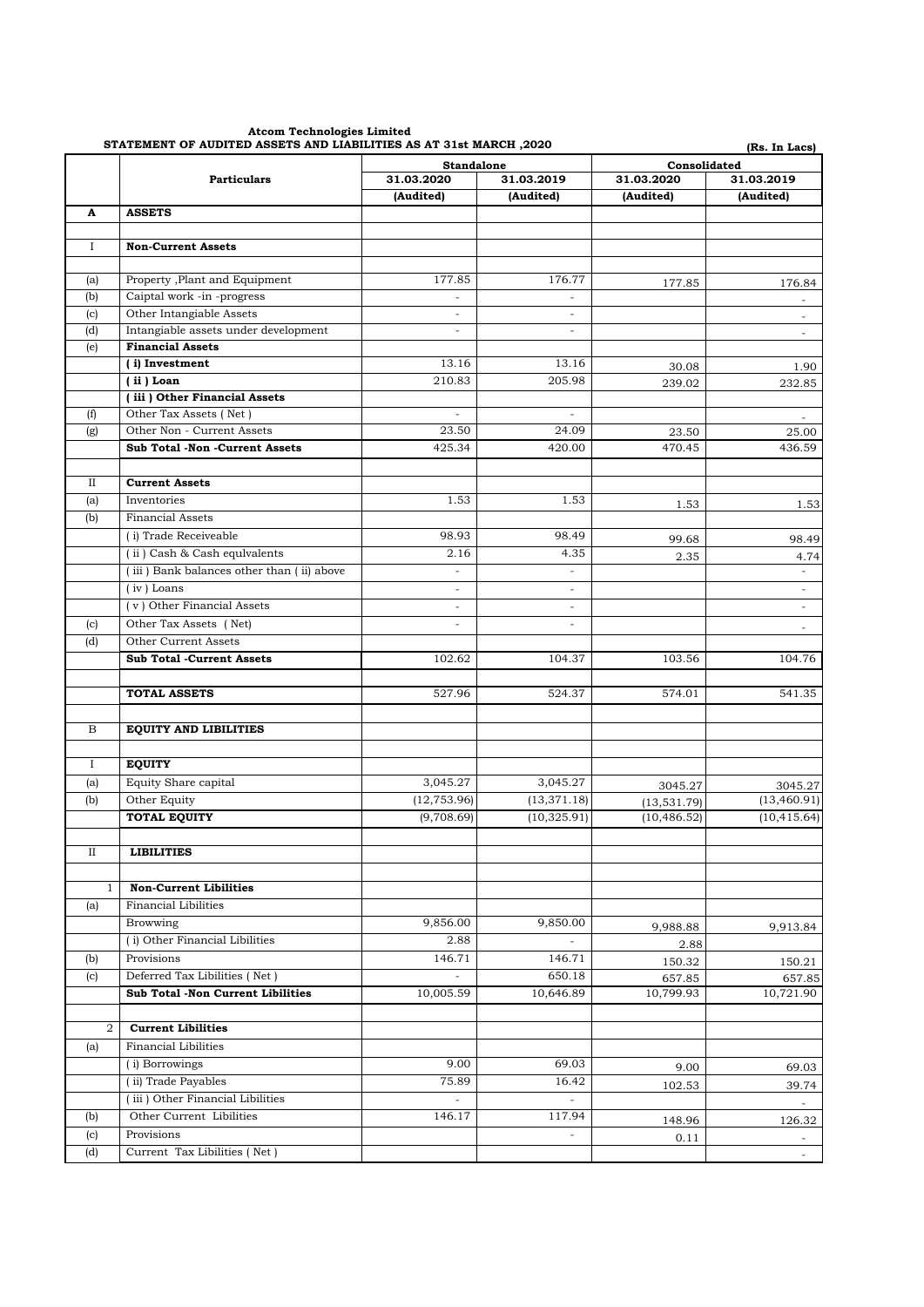| <b>Sub Total - Current Libilities</b> | 231.06    | 203.39    | 260.60    | 235.09    |
|---------------------------------------|-----------|-----------|-----------|-----------|
|                                       |           |           |           |           |
| <b>TOTAL LIBILITIES</b>               | 10,236.65 | 10,850.28 | 11,060.53 | 10,956.99 |
|                                       |           |           |           |           |
| TOTAL EQUITY AND LIBILITIES           | 527.96    | 524.37    | 574.01    | 541.35    |
|                                       |           |           |           |           |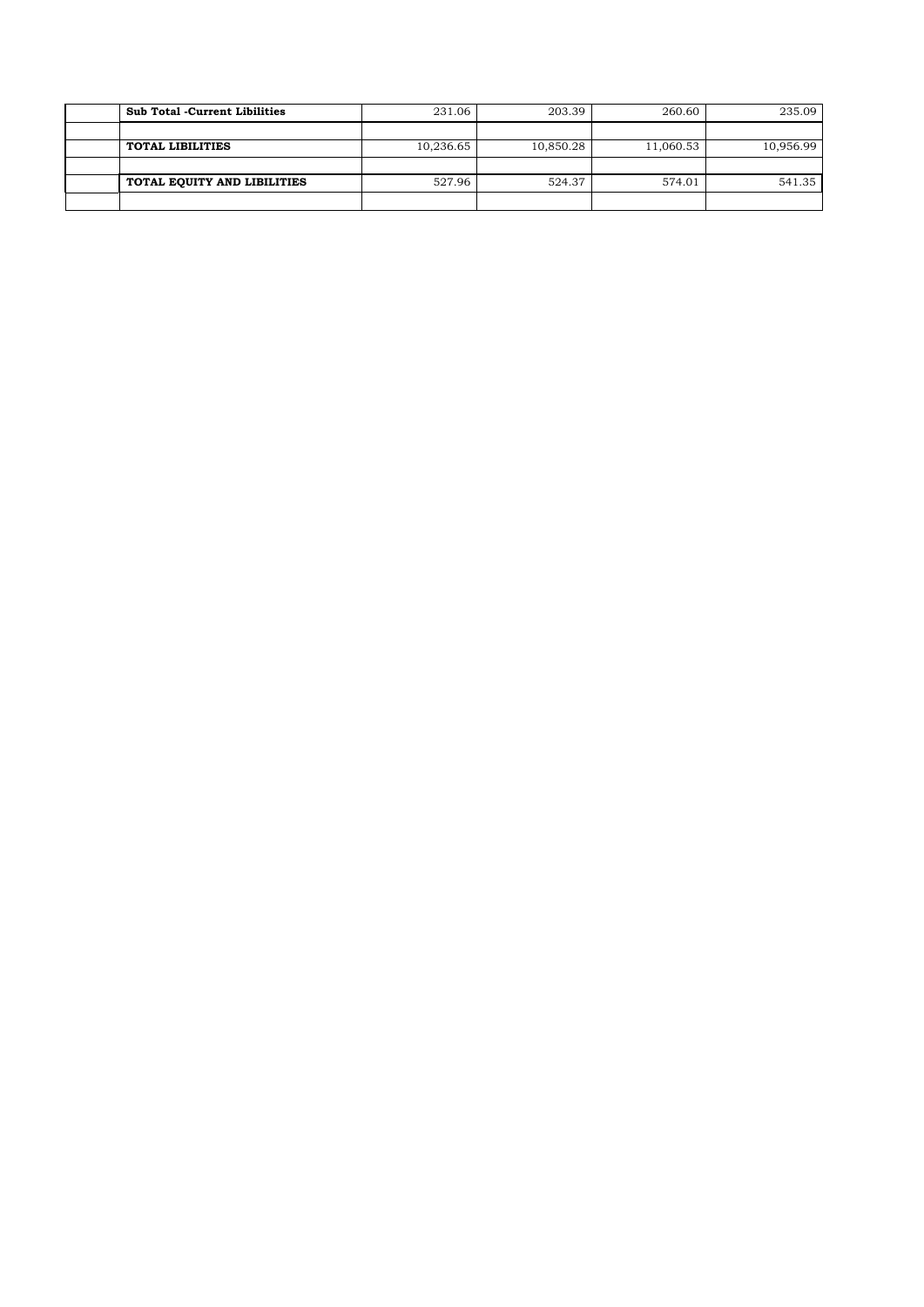| Standalone |            | Consolidated                                                   |            | (in lacs)                   |
|------------|------------|----------------------------------------------------------------|------------|-----------------------------|
| 31.3.20    | 31.3.19    | 31.3.20                                                        | 31.3.19    |                             |
|            |            |                                                                |            |                             |
| (32.96)    | 2232.61    |                                                                | 2234.63    |                             |
|            |            |                                                                |            |                             |
| 20.90      | 20.71      | 20.97                                                          | 20.94      |                             |
|            | 0.07       |                                                                | 0.07       |                             |
|            | $-100$     |                                                                | $-125$     |                             |
|            | 15.72      |                                                                | 40.19      |                             |
|            | 0.06       |                                                                | 0.06       |                             |
|            |            |                                                                |            |                             |
|            | $-1$       |                                                                | $-1$       |                             |
|            | 6.29       |                                                                | 6.29       |                             |
| (0.44)     | $-10.71$   | (1.19)                                                         | $-35.19$   |                             |
| 59.47      |            | 62.79                                                          | $-89.24$   |                             |
| 28.23      | $-94.82$   | 22.75                                                          | $-85.25$   |                             |
| (4.85)     |            | (6.17)                                                         | 11.69      |                             |
| 0.59       |            | 1.50                                                           | $-25.38$   |                             |
|            | $-2229.07$ |                                                                | $-2230.91$ |                             |
|            |            | $-28.18$                                                       |            |                             |
|            |            |                                                                |            |                             |
|            |            | $-37.61$                                                       | 0.52       |                             |
| 70.94      | $-243.41$  | 1.70                                                           | $-277.58$  |                             |
|            |            |                                                                |            |                             |
| $-21.98$   |            | $-21.98$                                                       |            |                             |
|            |            |                                                                |            |                             |
|            | 100        |                                                                | 125        |                             |
|            | $-12.25$   |                                                                | $-1$       |                             |
|            |            |                                                                | 0.06       |                             |
| $-21.98$   |            |                                                                | 124.06     |                             |
|            |            |                                                                |            |                             |
| (51.15)    | 159.62     | 17.89                                                          | 157.92     |                             |
|            |            |                                                                |            |                             |
|            |            |                                                                |            |                             |
| (51.15)    |            | 17.89                                                          | 157.92     |                             |
| (2.19)     |            | (2.39)                                                         | 4.35       |                             |
| 4.35       | 0.42       |                                                                | 0.42       |                             |
| 2.16       | 4.32       | 2.35                                                           | 4.77       |                             |
| (2.19)     |            | (2.39)                                                         | 4.35       |                             |
|            |            | $-92.66$<br>$-3.2$<br>$-0.06$<br>87.69<br>159.62<br>3.9<br>3.9 | 12.59      | (33.16)<br>$-21.98$<br>4.74 |